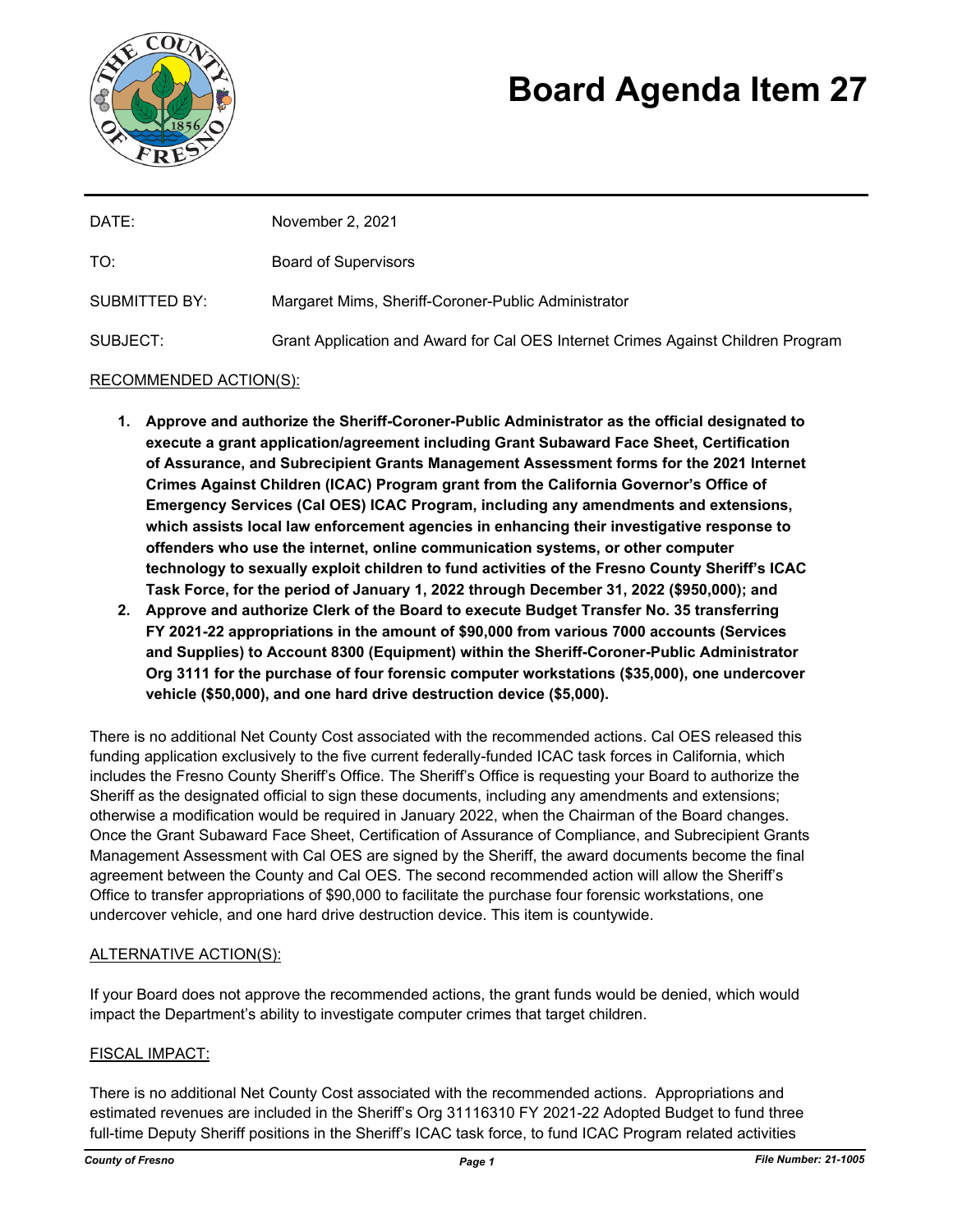through expenses, including costs for overtime, operating costs and equipment through June 30, 2022. Approval of the second recommended action will allow the transfer of FY 2021-22 appropriation of \$90,000 from various 7000 accounts (Services and Supplies) to Account 8300 (Equipment) to facilitate the purchases of the forensic workstations, undercover vehicle, and hard drive destruction device. The grant period is from January 1, 2022 through December 31, 2022, and crosses FY 2022 and FY 2023. There is no match requirement associated with the program.

## DISCUSSION:

On October 9, 2018, your Board executed the ICAC grant application/agreement in the amount of \$1,000,000, effective from July 1, 2018 through December 31, 2020, to partially fund two full-time Deputy Sheriff positions in the Sheriff's ICAC task force, including overtime, the purchase of Graykey iPhone cracking tool and software from July 1, 2018 through December 31, 2020, and one-time equipment and training, which included forensic examiner training, forensic laptop computer, forensic desktop, one dedicated mobile forensic vehicle, forensic toolkit licenses and support for one year, one electronic detection K9, and digital storage server upgrade.

On March 10, 2020, your Board authorized the Sheriff as the designated official to sign the Grant Sub-award Face Sheet, Certification of Assurance and Grant Subaward Amendment documents to accept the additional \$950,000 allocation, since the grant term is for 2.5 years, and involves more than one Chairman of the Board (due to the Cal OES requirement of a modification when there is a change in the Board's designated official). The additional allocation was used to fund one additional Deputy Sheriff to assist the ICAC task force in investigating crimes including the sexual exploitation of children via the internet, overtime, operational costs, equipment including five vehicles, and three forensic desktop computers.

On November 24, 2020, your Board authorized the Sheriff as the designated official to execute the ICAC grant application/agreement in the amount of \$950,000, effective from January 1, 2021 through December 31, 2021, since the grant term was for the calendar year and involved more than one Chairman of the Board (due to Cal OES's requirement of a modification when there is a changed in the Board's designated official). The grant funded three Deputy Sheriff positions in the Sheriff's ICAC task force, including overtime, forensic tools including phone cracking tools for both iPhones and droid phones, tools for search warrants including entry tools, wellness and decompression training, and one (1) replacement undercover vehicle. This grant application/agreement was the tenth year of funding.

The ICAC task force was created to assist local law enforcement agencies to enhance their investigative response to offenders who use the internet, online communication systems, or other computer technology to sexually exploit children. The Sheriff's Office has five funded positions on the ICAC task force, three of which are funded by Cal OES. The remaining two positions are fully funded with federal funds.

The five previously funded ICAC task forces, including Fresno County Sheriff's Office, Sacramento County Sheriff's Department, Los Angeles Police Department, San Diego Police Department, and San Jose Police Department, were each allocated an award of \$950,000 to cover one calendar year, beginning January 1, 2022 and ending December 31, 2022. The intent of the ICAC program funding opportunity is to better ensure local law enforcement agencies are adequately equipped to investigate computer crimes that target our youth; provide educational programs aimed at law enforcement officers, teachers, parents, and children; serve as a forensic resource to law enforcement agencies within each service area; pursue the prosecution of cases at the local, state, and federal level; and participate in nationally-coordinated investigative efforts.

The Fresno County Sheriff's Office will use its allocation from this round of grant funding to continue to fund three Deputy Sheriff positions, overtime, forensic tools, phone cracking tools for both iPhones and android phones, training to emphasize emotional coping and stress in accordance, safety gear to execute search warrants, presentation materials, vehicle power inverters, internet access in remote areas, forensic computers, one undercover vehicle, and one hard drive destruction device. Lastly, the Cal OES requires the County to obtain written authorization from its governing board, i.e., the Board of Supervisors, that the official